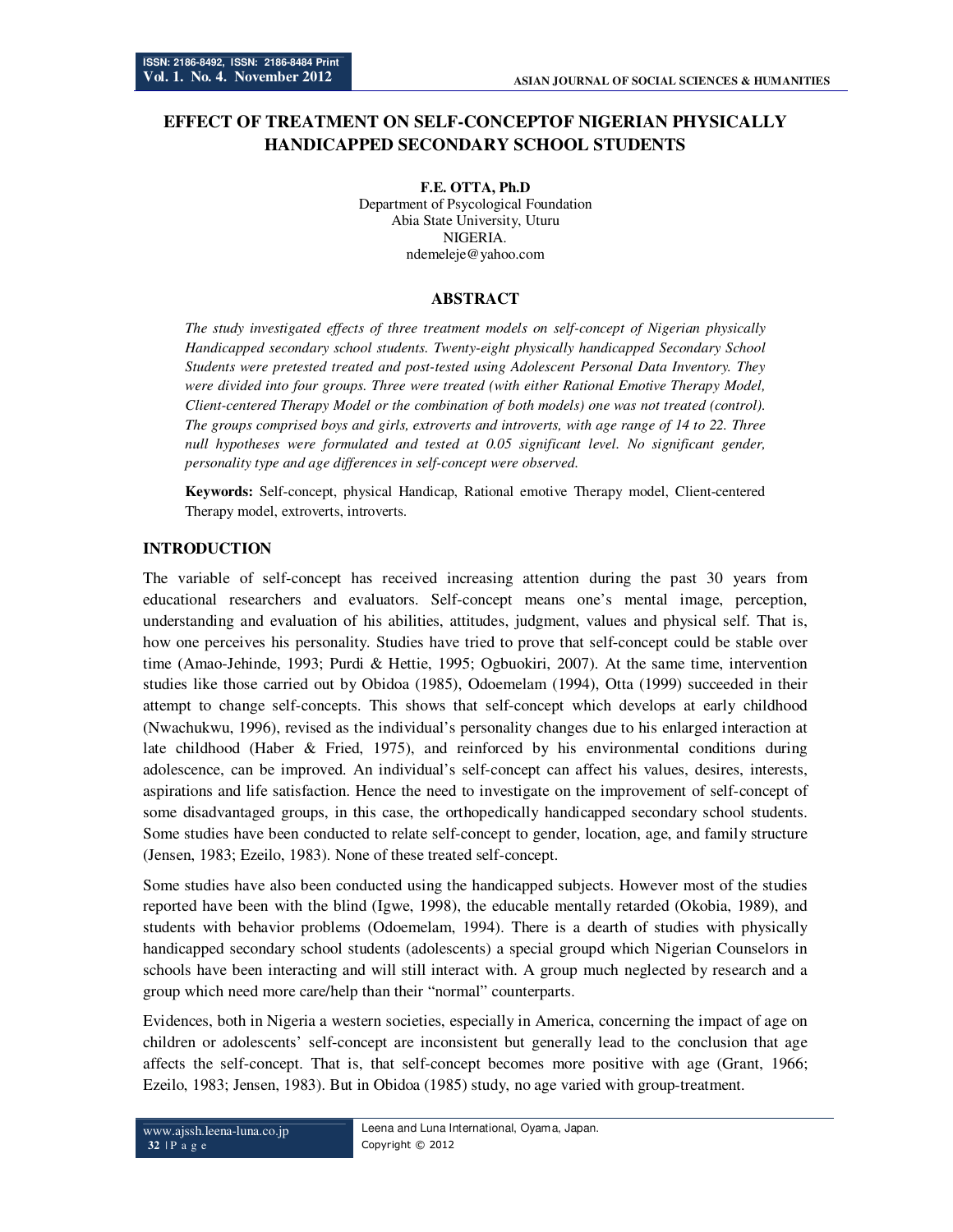In the same vein, gender differences in self-concept among the youth, especially amoing Nigerian youths are probably small, and ambivalent findings seem to have been reported. Some research studies have reported significant differences in self-concept for male and female youths (Shaikh, 1974; Ikeme, 1980). On the other hand, the report of the studies by Ezeilo (1983), Jensen (1983), Obido (1985), Amajiridonwu (1978) indicated no significant differences in self-concept among the males and females of their sample. Out of the four studies, it was only Obidoa who treated and measured selfconcept after treatment. Yet there was no difference among boys and girls. The contradictory results on gender differences in self-concept with studies conducted in Nigeria have been attributed to the function of societal, cultural and biological influences (Obidoa, 1985). Socio-culturally, most Nigerian males have a derogatory attitude towards women and often relegate their presence, and so their ideas, to the background. The recent campaign on human right in Nigeria, seem to have made a little change on this attitude. This change must have affected the studies of Amajirionwu (1978), Ezeilo (1983) and Obidoa (1985). Biologically, Freud had noted that women generally have more inferiority feelings than men resulting from the "little girl penis envy". Otta (1999) has treated the self-concept of the physically handicapped adolescents but excluded the influence of age and gender on her subjects. This study therefore included personality type, age, and gender as possible influences on the subjects' selfconcept after treatment.

# **METHOD**

This study was experimental. The subject comprised 28 physically handicapped (orthopedically) Secondary School Students in all the Secondary schools in Afikpo North Local Government Area of Ebonyi State. Due to the number of the subjects, purposive sampling was adopted where all of them were pre-tested, treated and post-tested using the Adolescent Personal Data Inventory (APDI) by Akinboye. APDI has proved reliable with Nigerian adolescents self-concept measure with a test-retest reliability co-efficient of 0.79 (Otta, 1999) and internal consistency reliability of 0.75 (Akinboye, 1981). Eysenck Personality Inventory (EPI) was used to classify subjects into extroverts and introverts. Any subject who scored 16 and above was considered an extrovert, while 15 and below were considered introverts. Altogether there were 13 extroverts and 15 introverts, 11 girls and 17 boys with range of 14 to 22 years. Rational Emotive Therapy and Client Centred Therapy and a combination of the two therapies were used as intervention models among three treatment groups.

The null hypotheses tested were;

- 1. There is no significant difference in the self-concept of subject classified as extroverts and introverts after treatment.
- 2. There is no significant difference in the self-concept of male and female subjects after treatment.
- 3. There is no significant difference in the self-concept of treated subjects due to age difference.

## **RESULTS AND DISCUSSION**

## **Hypothesis I**

There is no significant difference in the self-concept of subject classified as extroverts and introverts after treatment.

The result tabulated above shows that the F-ratio (P 0.05) of .195 on personality (extroversion/introversion) is less than the table value (1, 13, 0.05) of 4.67. There is therefore no significant difference in the level of self-concept of the treated subjects classified as extroverts and introverts. The hypothesis is not rejected.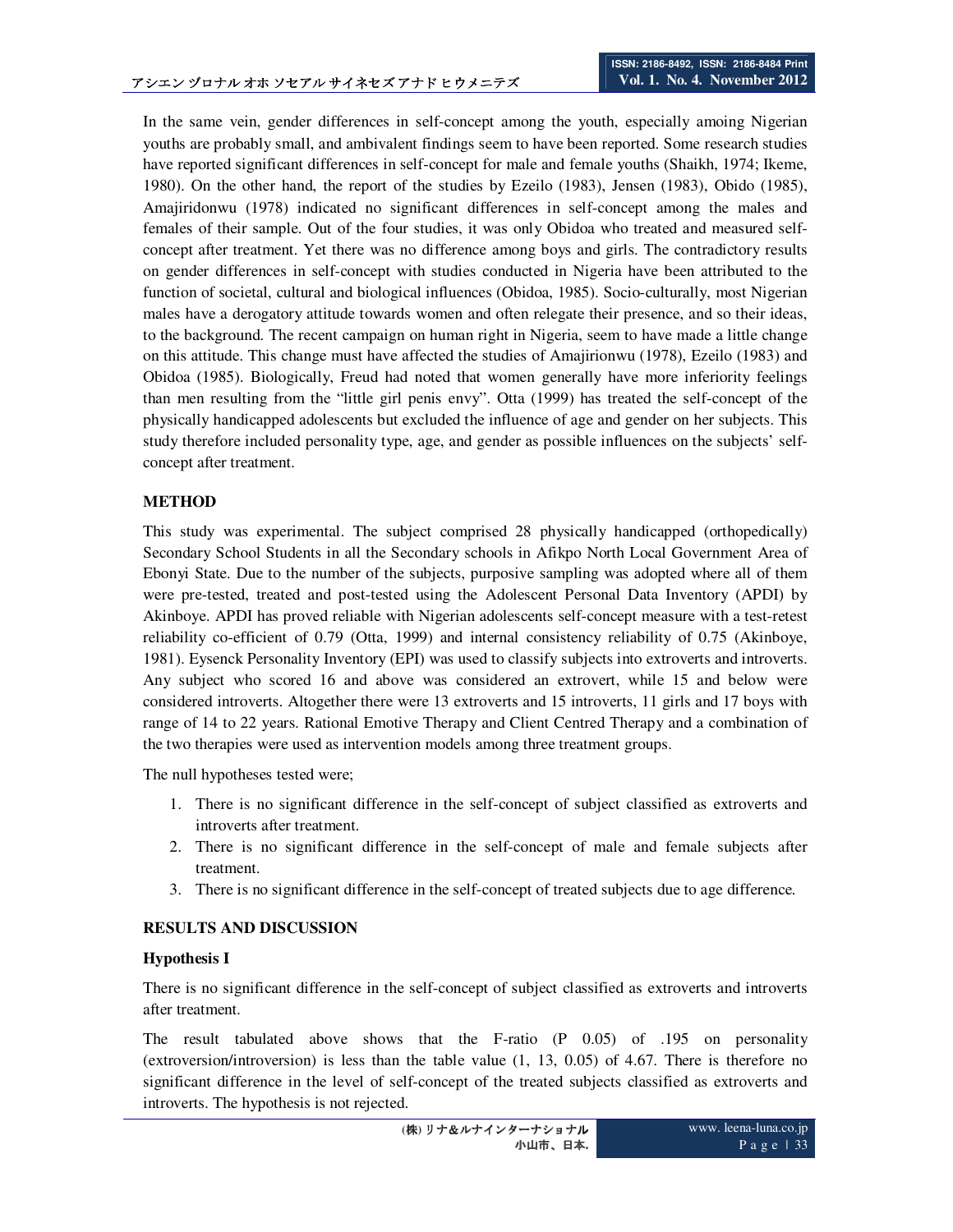### **Hypothesis II**

There is no significant difference in the self-concept of male and female subjects after treatment.

From the table above, gender had no significant effect on the level of self-concept of treated subjects. Both boys and girls improved on their self-concept when pre-test was compared with post test. This is because the computed F ratio (.248) is less than the table value of 4.67. This means that the hypothesis is not rejected.

### **Hypothesis III**

There is no significant difference in the self-concept of treated subject due to age difference.

| Source of<br><b>Variation</b> | Sum of<br><b>Square</b> | DF           | <b>Mean</b><br><b>Square</b> | $\mathbf{F}$<br>calculated | ${\bf P}$ | <b>Table</b><br><b>Value</b> |
|-------------------------------|-------------------------|--------------|------------------------------|----------------------------|-----------|------------------------------|
| Covariate                     | 578.813                 | $\mathbf{1}$ | 578.813                      | 0.683                      | 0.05      |                              |
| Mean Effects                  | 14,250.183              | 11           | 1,295.471                    | 1.529                      |           |                              |
| Group                         | 12,569.528              | 3            | 4,189.843                    | 4.946                      |           | 3.4                          |
| Personality<br>Type           | 165.570                 | $\mathbf{1}$ | 165.570                      | 0.195                      |           | 4.67                         |
| Gender                        | 209.868                 | 1            | 219.868                      | 0.248                      |           | 4.67                         |
| Age                           | 759.072                 | 6            | 126.512                      | 0.149                      |           | 2.92                         |
| Explained                     | 14,828.996              | 12           | 1,235.750                    | 1.456                      |           |                              |
| Residual                      | 11,011.620              | 13           | 847.048                      |                            |           |                              |
| <b>Total</b>                  | 54,373.649              | 48           | 8,658.875                    |                            |           |                              |

ANCOVA for effect of treatment on Self-concept based on Personality type, Gender and Age.

Still from the result in the above table, the F-ratio (P<0.05) of .149 on age difference is less than the table value (6,13,0.05) of 2.92. It means that there is no significant difference in the level of selfconcept of treated subjects due to age difference (14 to 22 years).

The response in the table are quite revealing. The computed data showed the calculated F-ratio (P<0.05) of .1995 on Personality Type as less than the critical F which is 4.67. This implies that no significant difference existed in the level of self-concept of the treated subjects classified as either extroverts or introverts. The hypothesis is not rejected. This finding is not in agreement with the finding of a study by Diloreto (1971) who discovered that introverts gained more in the level of selfconcept after treatment than their extrovert counterparts. Extroverts and introverts having no marked difference in self-concept gain could be as a result of their stage of development and change may be the same for them.

For hypothesis two, the result shows that gender had no significant effect on the level of self-concept of treated subjects. In other words, both boys and girls improved on their self-concept when pretest was compared with post-test because the F-ratio of .285 is less than the table value of 4.67 at 0.05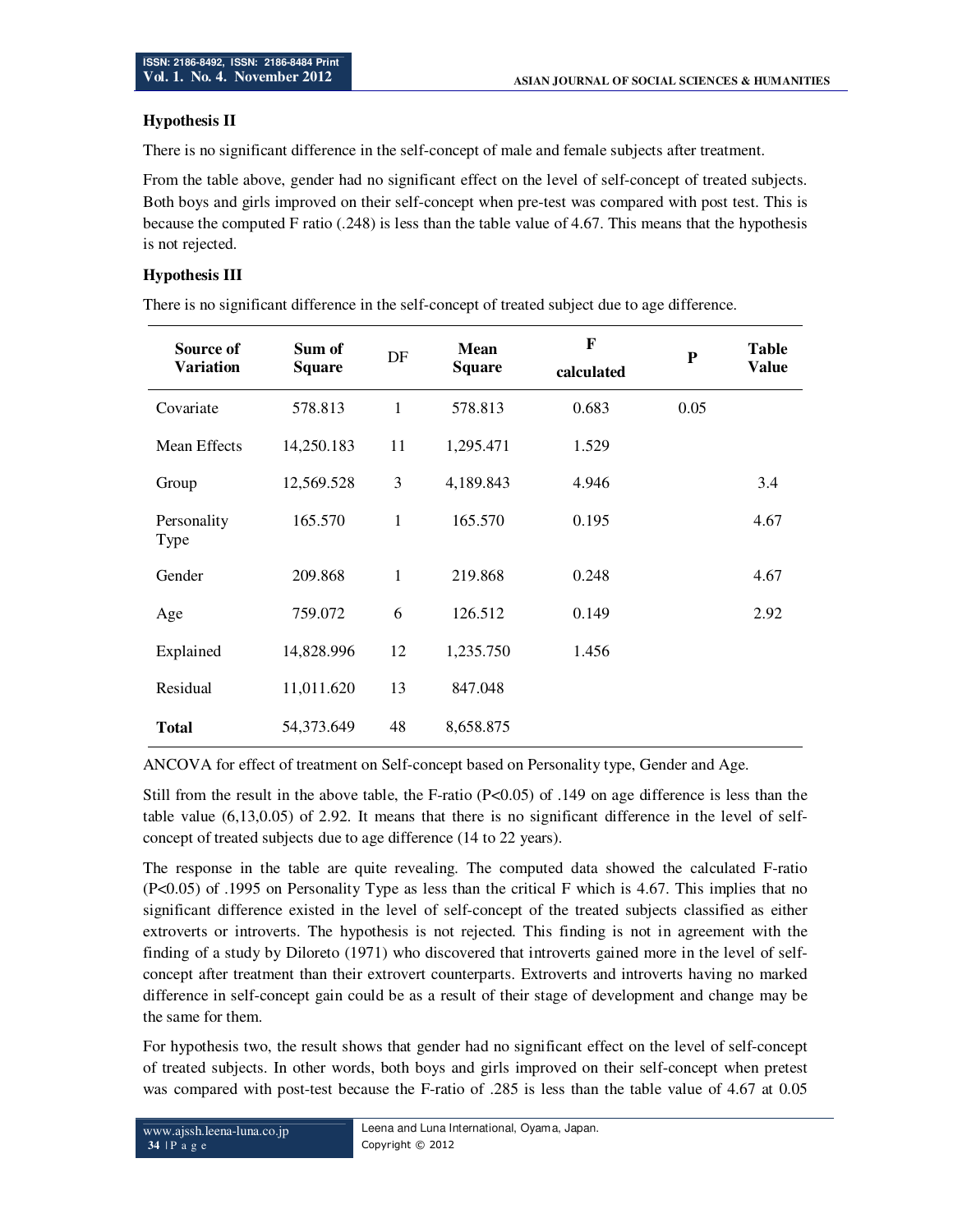probability level. This finding agrees with Obidoa's (1985) result when she discovered no significant difference between gender differences after three months treatments. It is understandable because adolescents in Nigeria especially the subjects for this study almost face the developmental tasks, desires, treatment, and aspirations. Only few differ, and so may be equally influenced in self-concept by any intervention programme.

Again, the response in the table show the calculated F-ratio (P<0.05) of .149 on age as less than the table value of 2.92 at 0.05 probability level. The hypothesis of no significant difference in self-concept of treated subjects due to age difference is not rejected. The ages range from 14 years to 22 years. This could also be as a result of some developmental stage or some physical condition of handicap. Again, the finding agrees with Obidoa's (1985) finding and disagrees with the results of Ezeilo (1983) and Grant, (1966) who recorded increase in self-concept with age advancement.

# **CONCLUSION**

The results of this study imply that self-concept of the Nigerian physically handicapped Secondary School Students can be improved irrespective of age, gender and personality type. Already it had been noted that the handicapped adolescents feel inferior and so exhibit low self-concept (Hulock, 1980), In the same vein, Odoemelam (1997) observed that physical impairment may make a child clumsy and awkward. This is as a result of his reaction to people's feedback of his handicap. This in turn can lead to a lot of psychosocial disorders among this group. The School Counselor therefore can have group counseling with this group of students irrespective of their age, gender or personality type and still improve their concept of self.

## **REFERENCE**

- Akinboye, J.O. (1977). *Adolescent Personal Data Inventory: User's Manual.* Ibadan, Maritime Publications.
- Amao-Kinde, A.O. (1993). The relationship between self-concept and personal-social adjustment of male and female adolescents. *Journal of Research in Curriculum,* (7, 1 & 2) 127-136.
- Amajirionwu, S.A. (1979). *Affective Correlates of Cognitive Ability.* Unpublished Doctoral Dissertation, University of Nigeria, Nsukka.
- Diloretor, A.O. (1971). *Comparative Psycho-therapy.* Chicago: Aldine Atherton.
- Ezeukim V.B. (1983). Sex and urban rural differences in self-concepts among Nigerian adolescents. *The Journal of Psychology*, 114, 57-61.
- Grant, C.I. (1966). *Age Difference in Self-concept From Early Adulthood Through Old Age.* Doctorial Dissertation, University of Nebraska, Ann Arbor Michigan: University Microfilm, 67-10, 6633.
- Hurlock, E.B. (1980). *Developmental Psychology: A life Span Approach.* 5<sup>th</sup> Ed. New York: McGraw Hills Book Company.
- Igwe, M.M. (1998). *Self-concept and Adjustment of Blind Students in the Integrated Secondary School Students in Abia State.* Unpublished Master's Thesis. Abia State University, Uturu.
- Ikeme, T.C. (1980). *Some Factors Pertaining to the Guidance Problems of Secondary School Students in Anambra State.* Unpublished Doctoral Dissertation, University of Nigeria, Nsukka.